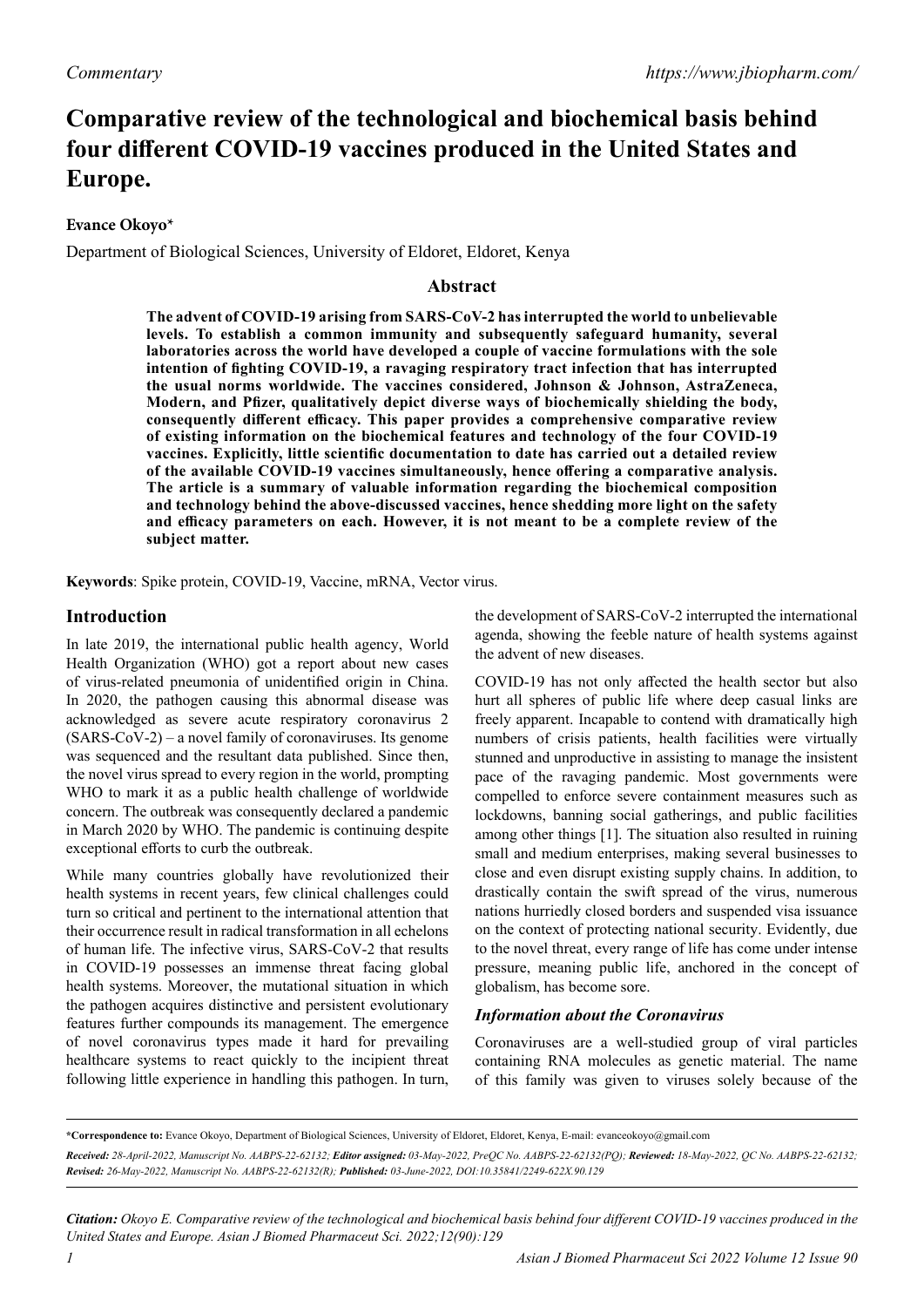similarity of their morphological structure to the solar corona. The lipoprotein envelope of the virus has several spike-like peplomers designed for efficient binding to cell receptors, as shown in Figure 1. SARS-CoV-2 is entirely consistent with this description and appears to be a naturally occurring virus, although this position still has no clear academic assessment [2]. A central argument in the assumption of a natural origin of the virus causing COVID-19 is the high similarity rate to SARS-CoV, which caused the SARS epidemic in 2002 [3]. Alternatively, genomic studies of the structure of the virus reveal some inaccuracies and assumptions that allow opponents of the natural origin of the pathogen to discuss its laboratory production. For example, the presence of a viral laboratory at the epicenter, Wuhan, China, and the phylogenetic differences from the progenitors, and the multiplicity of mutated forms provide the basis for skepticism. At the same time, the current virus has a steady tendency to evolve through mutagenic processes of genetic material. This creates a wide variety of similar pathogens with various functionalities and makes it much more challenging to fight them effectively.

According to WHO, as of 12th April 2022, there are about 497 million reported occurrences of COVID-19 worldwide with approximately 6.2 million reported deaths resulting from this disease. Moreover, in the same period under review, WHO reports that a total of 6 billion vaccine doses have been administered worldwide. Notably, huge chunk of infection leads to mild or asymptomatic disease with full recovery usually reported. Other underlying health conditions like diabetes, hypertension, chronic respiratory disease, cardiovascular disease, cancer, obesity, and chronic kidney disease are regarded as possible risk aspects for contracting dreadful COVID-19. Chromosomal abnormalities, increasing age, and organ transplant also remain other risk factors (**Figure 1**).

# **Morphological characteristics**

Typically, SARS-CoV-2 is a positive-sense single-stranded RNA (+ssRNA) virus having a singular liner segment of RNA. According to [4], the virus is enveloped and contains virion, which has smaller diameters ranging between 50 and 200 nanometers. SARS-CoV-2, just like other types of coronaviruses has four structural proteins namely, S (spike), N (nucleocapsid), E (envelope), and M (membrane). The spike protein has a polybasic cleavage location, a feature recognized to enhance transmissibility and pathogenicity in other viruses. The spike protein helps the virus to fuse with and attach to host cell's membrane.

The spike protein's S1 subunit catalyzes attachment of the virus to the angiotensin-converting enzyme 2 receptors inside the respiratory system cells. The S2 and S2' subunits expedite the binding of the novel virus with the host cell membrane. The S protein is regarded an appropriate antigen in the development of vaccine since research demonstrates that antibodies channeled against it neutralizes the virus thereby generating an immune reaction that averts infection in target animals. It is thought that SARS-CoV-2 has zoonotic background with close genetic resemblance to bat coronaviruses. The

virus belongs to the beta coronaviruses. In addition to these proteins, the viral particle also has biopolymers that form the nucleocapsid envelope.

Such proteins package the viral RNA and play a fundamental role in the assembly of the viral particle, but the structure of the coronavirus nucleocapsid is not currently described in any detail [5]. From the known information, it should be noted that the internal proteins of the capsid are bound in a chain no thicker than fifteen nanometers, with the capsid as a whole not occupying the entire free volume of the pathogenic particle. Inside the nucleocapsid, as is customary for viruses, there is genomic material.

# **Etiological evidence and pathogenesis**

Human-to-human spread of SARS-CoV-2 was established around January 2020. SARS-CoV-2 is a pathogen of the respiratory system of humans. Its transmission takes places majorly via respiratory droplets from sneezes and coughs and through aerosols. Following an infection, a person can remain infectious for about two weeks and can transmit the virus even when they do not manifest the symptoms. The average incubation duration following an infection to the time of showing symptoms is about five days.

Moreover, most symptomatic persons depict symptoms between second- and eighth-day following exposures while nearly every symptomatic person will encounter at least one symptom before the twelfth day. Common symptoms encompass cough, fever, breathing difficulties, loss of taste and smell, fatigue and the symptoms might change over time. The virus is capable of causing acute respiratory viral infections, including respiratory failure, as shown in (**Figure 2**) [6]. The critical entry gates for pathogen entry are the epithelium of the upper respiratory tract. SARS-CoV-2 first attaches to target cells that have ACE2 receptors, including in the cells of the nasopharynx (**Figure 3**).



*Figure 1. SARS-CoV-2 Structure.*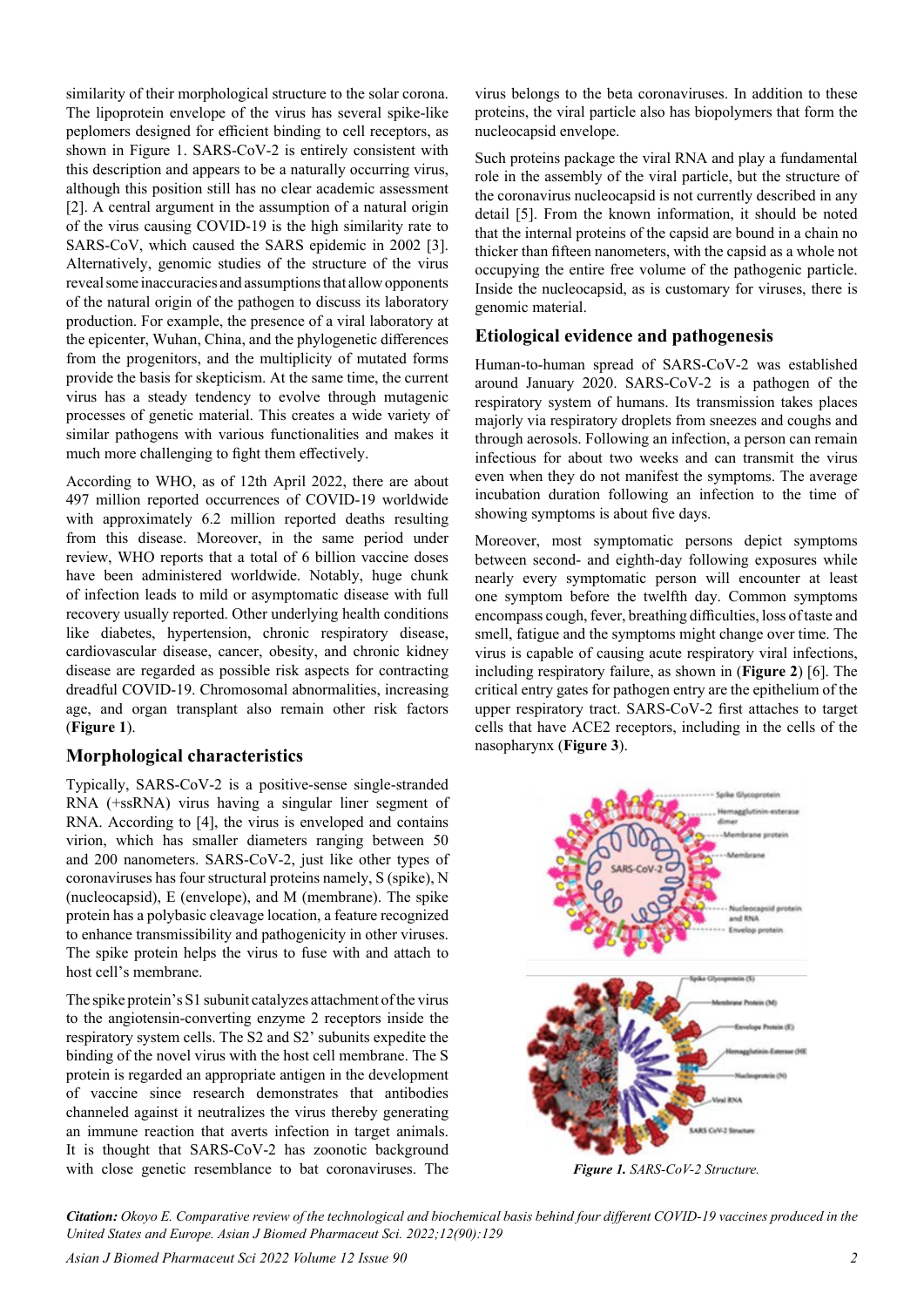

*Figure 2. Damage of a mouse lung sample by coronavirus.*



*Figure 3. Pathogen penetration through the hemolytic barrier.*

As a result, a change in a patient's sense of smell at an early stage of the disease may be indicative of nasopharyngeal mucosal edema. However, each of the existing kinds of SARS-CoV-2 shows exclusive admission to the host; so many facets of pathogenesis need further critical study. A study conducted by ECDC reveals histologic outcomes from the lungs to encompass diffuse alveolar harm akin to lung damage inflicted by viruses like those of MERS-CoV and influenza. Another unique feature of the SARS-CoV-2 infection entails vascular injury, with serious endothelial damage, angiogenesis, micro angiopathy, and widespread thrombosis.

## **COVID-19 clinical presentation and diagnosis**

The presentation and brutality of COVID-19 differs among individuals. It can depict mild symptoms, reminiscent of some upper respiratory conditions such as the common cold. Patients with critical or severe COVID-19 characteristically improve between three and six weeks. Some mild cases may take around two weeks to recover. Elevated C-reactive protein amounts and prolonged prothrombin time on hospital admission are linked to harsh cause of the disease. The acceptable standard technique of testing COVID-19 is through the reverse transcription polymerase chain reaction (RT-PCR) due to its effectiveness in spotting the existence of viral RNA fragments. Since this test identifies RNA rather than infectious

virus, its capacity to establish the length of contagion in the infected persons becomes inadequate. The RT-PCR test is typically performed on samples of nasal or nasopharyngeal swab. It can also be done on the sputum sample.

#### *Vaccination as a solution to the COVID-19 problem*

Every period when human beings are faced with a novel infectious disease, there are concerted efforts from clinical laboratories to establish efficient diagnostic tests, vaccines, and even effective cure. A vaccine to trigger the development of an artificial immunity is a tremendous solution that has been confirmed over time by scientists from multidisciplinary orientations and numerous generations of physicians. Notwithstanding, the most effective vaccine needs to be derived using contemporary instrumental biotechnology techniques and offer a specific reaction to a given virus strain. In order to accomplish these goals, various technologies have been advanced and accepted by global responsible authorities for approving vaccine materials – from mitigated, non-pathogenic pathogens to recombinant vectors having genetically modified copies of the virus antigens. Explicitly, this work carries a comparative review of most popular forms of vaccine that have largely gained public acceptance on the global stage: Moderna, Pfizer, Johnson & Johnson, and Astra Zeneca.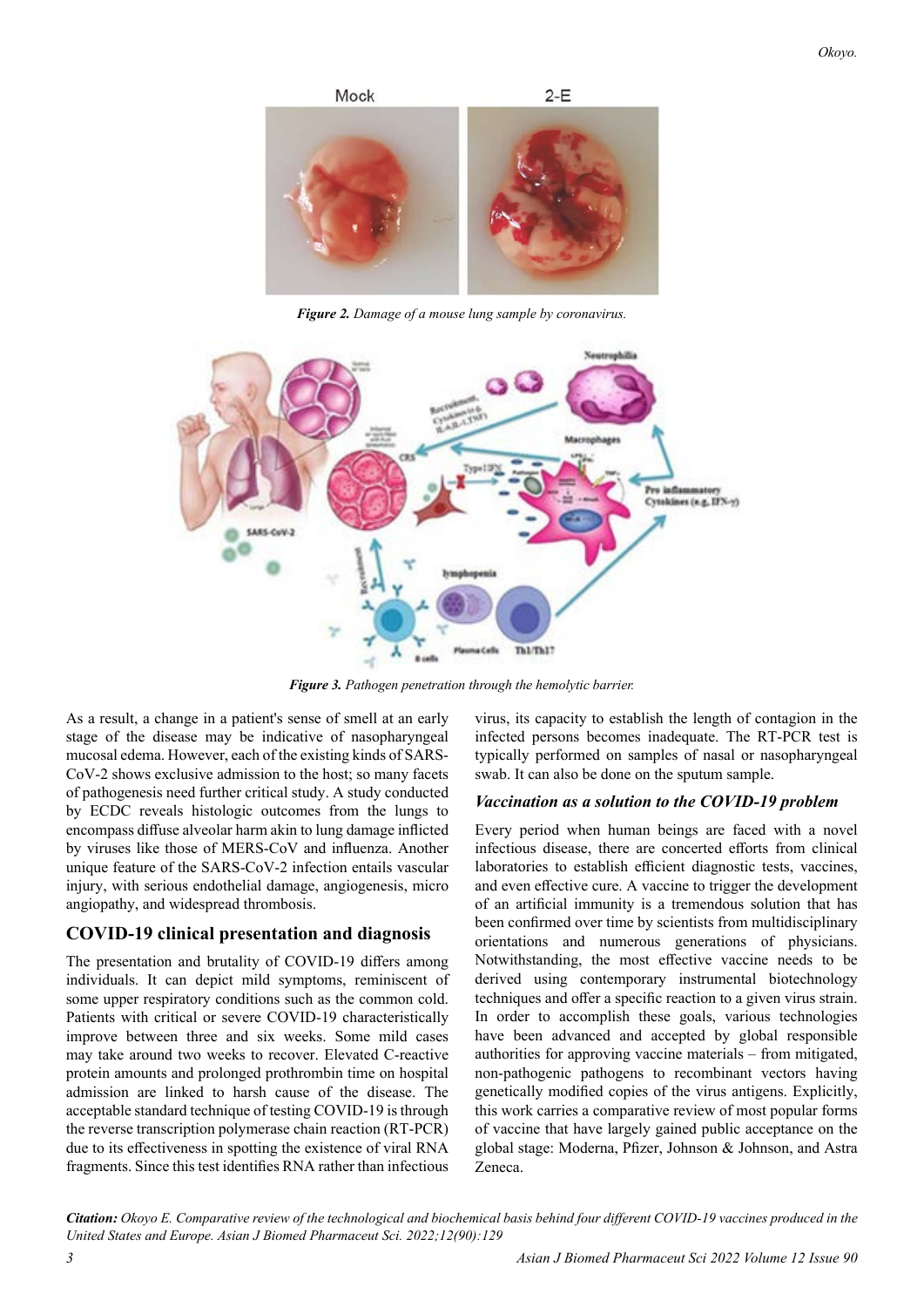## *The comparative review of the vaccine phenomenon*

Among the existing clinical tools for controlling infectious diseases, vaccines should be given special attention. In contrast to classical drug treatment, vaccination is a preventive therapy to generate an immune response. The general pattern of forming an immune response through vaccines is the same. By injecting a foreign antigen into the patient's body, it produces its antibodies, making it easier to recognize and capture the pathogen if future infections. Each vaccine has a targeted effect against a specific infectious agent since the mechanism of action of the drugs aims to create antibodies to specific antigens. On the other hand, vaccines differ in their methodological approaches to creation: either whole viruses or their fragments can be used as the critical protective agent. This literature review examines various aspects of the vaccination phenomenon. The review focuses on the specific vaccine products with the greatest international acceptance as a means of controlling COVID-19 infection, namely Pfizer, Moderna, Astra Zeneca, and Johnson & Johnson.

## *Variety of Vaccines*

Vaccines were thought to be defined as introducing only a dead, weakened pathogen into the human body to make the body's immune system establish a deterrent response to the infectious agent. In reality, this information is outdated, as the methodology of modern vaccines has evolved considerably [7]. Current biotechnological advances make it possible to obtain vaccines from at least two different technologies. This concerns both the injection of whole attenuated pathogen and a more innovative scheme to introduce its key fragments. Attenuated vaccines are a historical legacy of the last century, but within the current reality, the use of attenuated pathogens is often considered more expensive, unreliable, and difficult to transport and store biological material.

Moreover, the technology itself for producing such a vaccine loses significantly in clinical safety, as lab technicians must have a constant supply of active viruses to obtain attenuated material. This in itself creates high pressure on the technical equipment requirement of the laboratory. The virus attenuation procedure is standardly implemented through mutation initiation, and therefore the selection of competent vectors becomes more difficult. An additional threat to the method is the inability to use the drug in immune-compromised patients, whether HIV-infected, pregnant, elderly, or children.

The immune system can create an effective protective response to a whole pathogen and its fragments. This assertion is based on a thorough understanding of the causal mechanisms that determine the formation of the immune response. For example, when a pathogen enters the body with an antigen, antibodies are formed by blood B-cells through a series of cascade reactions [8]. There is no need to inject the whole virus, but fragments of its active parts that trigger an immune response are sufficient. For this purpose, a surface protein is used, which is produced in vast quantities using genetic engineering methods. Notably, low-molecular-weight proteins are rarely immunogenic, so manufacturers use antigen-carrying vectors harmless to the human body. As can be seen, this method is

considered to be safer for the human body, but the genetically engineered part of it requires significant time resources.

#### *Genetic characteristics of Vaccines*

The vaccines actions are anchored in the interaction of the existing genetic material of the injected drug with the internal structures of the immune cells. Depending on which genetic molecule forms the basis of the vaccine, DNA or mRNA, there are two different vaccine technologies. In vector adenovirus vaccines, the drug injection contains third-party viruses that cannot replicate and are equipped with copies of SARS-CoV-2 genes. The list of such vaccines includes Astra Zeneca and Johnson & Johnson: the drugs are injected intramuscularly, from where they enter the immune cells and start the triggering mechanisms of biosynthesis of the S protein of the coronavirus.

On the alternative side are mRNA vaccines, which have an RNA molecule. For example, Moderna and Pfizer vaccines deliver ready-made instructions to the target cells to synthesize a protein antigen, in response to which the human immune system produces its antibodies. Thus, unlike AstraZeneca and Johnson & Johnson, Pfizer and Moderna vaccines do not require the use of defective viruses and thus are suitable for more immuno compromised people. Consequently, mRNA vaccine production can be more extensive and adaptive: this is especially true in mutant strains. Finally, the clearest gap between the two types of vaccines used is how precisely the immune response is formed.

Unlike vector adenovirus vaccines, mRNA vaccines can be administered an unlimited number of times since the patient's immune system creates a response to the adenovirus vector, meaning that repeated administration of such a DNA vaccine would be ineffective. This leads to a necessary practical consequence: if the patient has already had an infection with this adenovirus before, the vector vaccine will not help him.

## *The essence of the two types of Vaccines*

The composition of mRNA vaccines is the same since the preparations contain a lipid shell and genetic material. Pfizer and Moderna present a lipid capsule having a fragment of mRNA for the encoding the S-protein in the SARS-CoV-2 virus [9]. The lipid envelope is not only to protect the internal contents from destruction but also to ease the entry of the component of Pfizer and Moderna into the cell by absorbing the lipid particle into the cell (**Figure 4**).

The mRNA vaccine will stay in the target cell in the enveloped state until the lipid capsule is destroyed due to changes in the pH of the environment. According to, the conditions for mRNA encapsulation must necessarily be weakly acidic to break down the fat barrier of the vaccine chemically. Once the foreign genetic material leaves the envelope, the phase of active protein biosynthesis begins: mRNA enters the endoplasmic reticulum, where protein translation occurs under the action of rRNA. Subsequently, such proteins are released outside the cell using the functions of the Golgi apparatus, after which the immune system, triggers the process of biochemical protection against the foreign protein.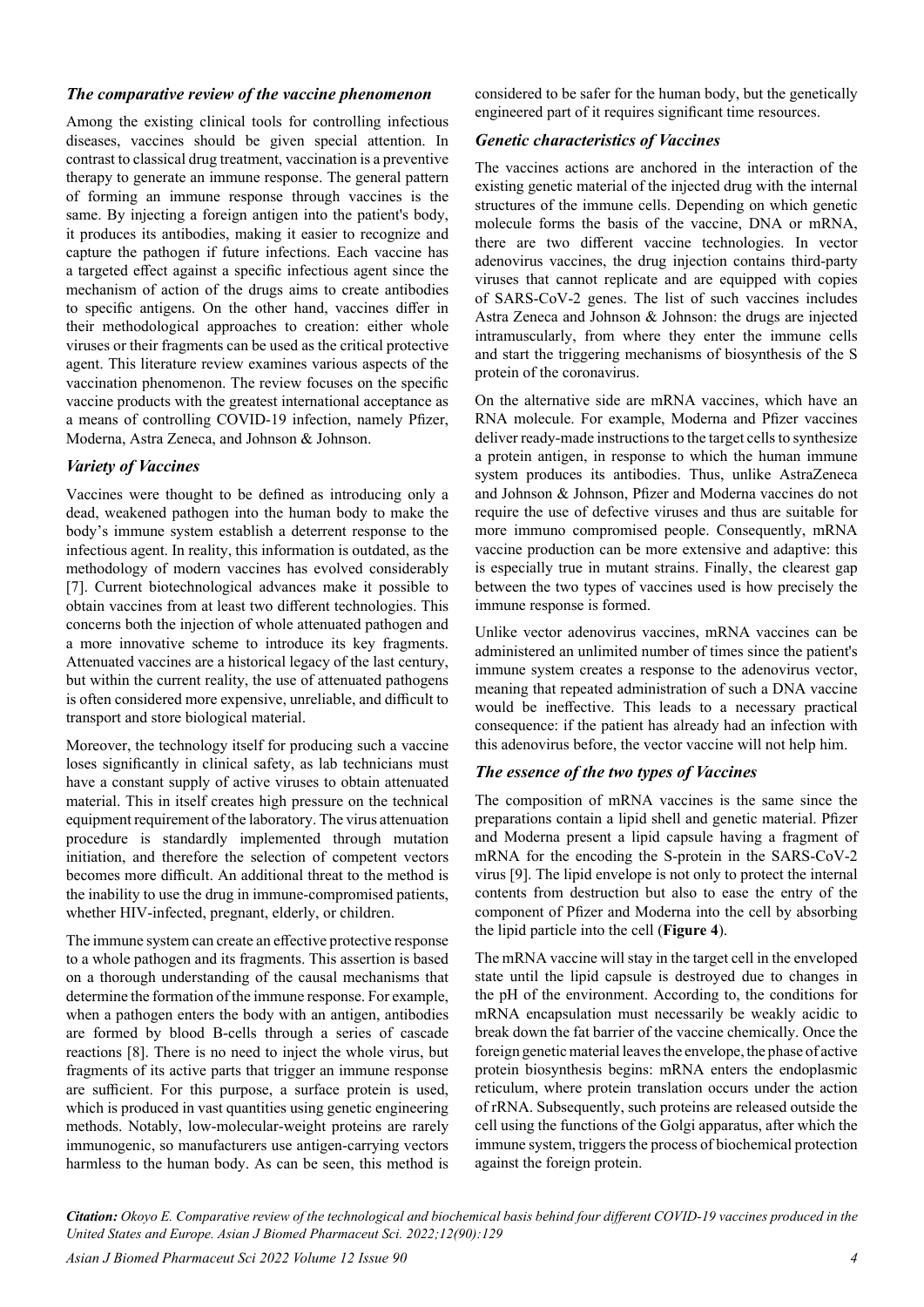

*Figure 4. Lipid envelope forms.*

Concerning Pfizer and Moderna, it should be said that the immunogenic, provocative function is performed not by the added adjuvants but by the lipid membrane itself. In other words, the lipid capsule of the mRNA vaccine is modified to simplify the biochemical composition of the preparation.

The fundamental choice of adopting the S-protein for targeting Moderna and Pfizer vaccines is not accidental. SARS-CoV-2 has been shown to use S-proteins to bind to cell receptors, and this mechanism is implemented via the RBD domain on the peplomer that recognizes the ACE2 receptor. Consequently, blocking these S-proteins by antibodies previously generated from plasma cells results in the inability of SARS-CoV-2 to actively bind to the target cell. Notably, the nature of the antibody-protein S-protein bond is based on a unique epitopeparatope interaction in which a particular antibody specifically and selectively binds to the pathogen antigen [10].

In this context, it is essential to note that the molecular size of the S-protein is 1273 amino acids, while the size of the RBD domain does not exceed 222 amino acids. Considering that only a few amino acids are sufficient to connect the epitope to the paratope, it is relevant to emphasize that each S-protein has a whole host of epitopes for binding to the ACE2 receptor. As a result, the immune system must develop unique antibodies to eliminate the possibility of infection in future attacks.

In addition to next-generation vaccines, technically more sophisticated drugs such as AstraZeneca and Johnson & Johnson are gaining widespread popularity. The point of the biochemical action of such vector vaccines is to introduce into the body a DNA virus from which the E1 and E3 genes have been previously removed, and an S-protein-producing gene

added instead. AstraZeneca uses the recombinant ChAdOx1 virus as the adenovirus, while Johnson  $&$  Johnson uses rAd26 to stabilize conformation.

As a result, the adenovirus vector vaccine uses only natural mechanisms of immune system activation, so it is especially important that it cannot weaken the immune system in any way. The vector preliminarily restricts the ability to replicate, so the individual should not get sick with adenovirus infection, much less coronavirus. Unlike mRNA vaccines, vector vaccines require less stringent conditions to maintain their biological activity. AstraZeneca has been shown to use the preservative EDTA to preserve the conformational activity of proteins.

There are opinions that EDTA can provoke thrombosis in inoculated patients, but there is insufficient reliable evidence to suggest that this is true. Occurrences of thrombosis have also been characteristic of Johnson & Johnson vaccinated patients. It has been reported that in the case of these vector vaccines, the possibility of coronavirus proteins entering the nucleus of the target cell leading to the death of the latter has not been excluded. As a result, such fragments entered the bloodstream and led to the formation of lethal clots. Notably, Pfizer and Moderna vaccines based on a different mechanism did not lead to thrombosis, which means that the problem may indeed lie in need for the viral gene to be transcribed in the host cell [11].

## *Intermediate efficacy of Vaccines*

Most approved vaccines are still being clinically evaluated on a large sample of people, gathering information about possible side effects and adverse events. For this reason, the effectiveness of the vaccines is estimated to be relative, not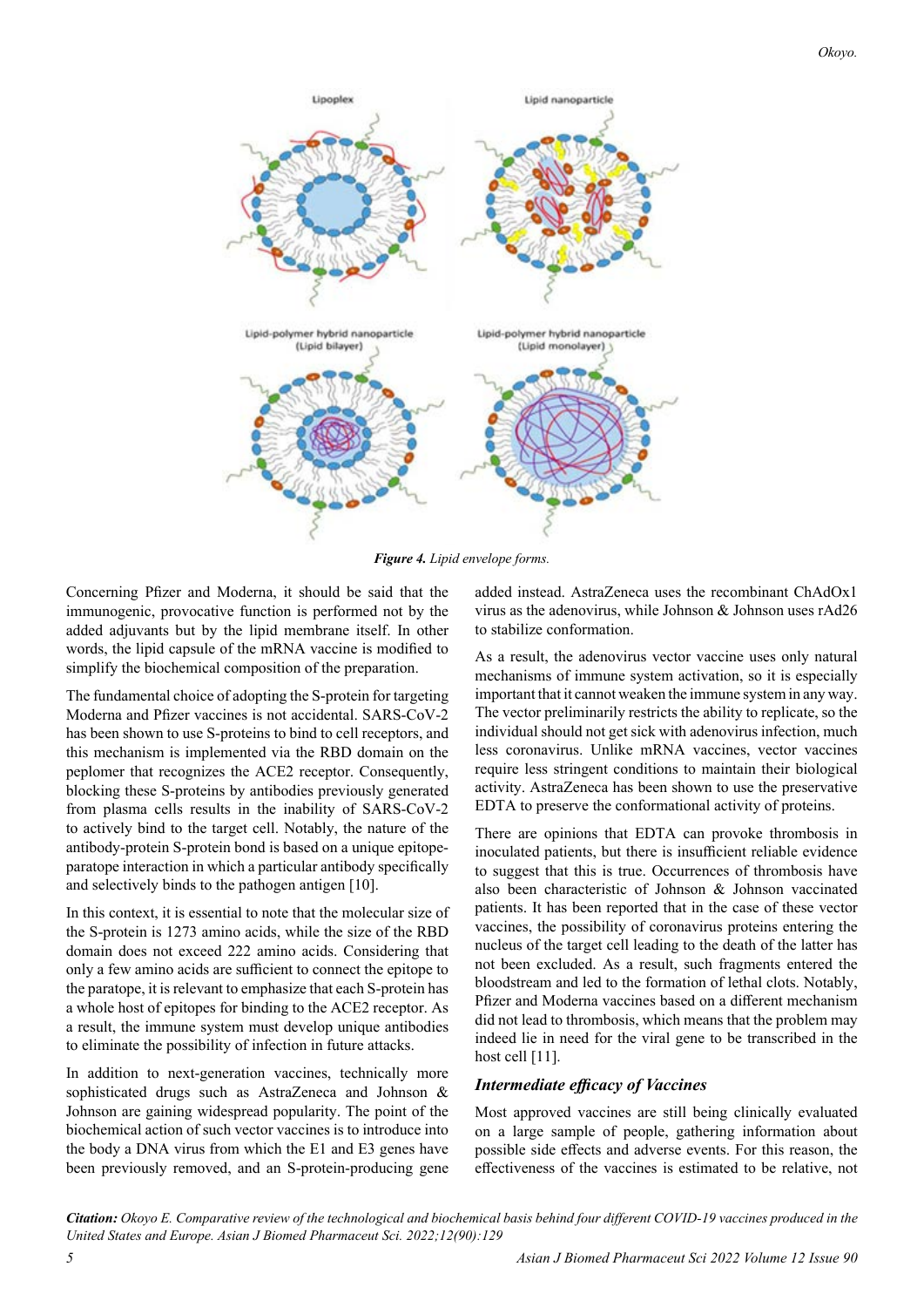finite. Pfizer was initially rated at 95% efficacy in suppressing symptomatic disease when approved by the FDA, with efficacy remaining at 90% when fully immunized. Against new strains of SARS-CoV-2, Pfizer's efficacy was only 88%.

The proven efficacy of Moderna is slightly lower at 94.1%, with efficacy decreasing to 90% for complete immunization. Johnson & Johnson's estimated efficacy is only 72% and 86% for severe disease. Finally, the overall efficacy for the Astra Zeneca vector vaccine is less than 76% and 100% for therapy of complicated cases. In general, without a plausibility analysis, it can be seen that mRNA vaccines appear to be more effective compared to adenoviral, which have, among others, cases of severe side effects [12].

As this literature review has shown, two lines of vaccines for the formation of artificial immunity against COVID-19 are currently relevant. Vector vaccines use weak viral agents that transfer the gene of interest into human cells. mRNA vaccines are more advanced forms and are represented by a lipid shell having genetic material. The proven efficacy of mRNA vaccines is comparably higher, with less overall evidence of possible adverse events for such drugs. Thus, vaccines such as Pfizer and Moderna show better performance compared to Johnson & Johnson's and AstraZeneca.

Moderna is one of the expedited vaccines developed to prevent COVID-19. The basis of the vaccine is the nucleoside-adapted mRNA translating for the whole length virus's spike protein changed at the 2 proline replacements in the heptad recurrence 1 sphere denoted by S-2P to help in stabilizing the spike protein for the perfusion conformation. Lipid nanoparticles (LNP) encapsulate mRNA. The main role of the spike protein is to facilitates the virus's entry and attachment to the new host cells by binding with ACE2, placing it as main target for defusing antibodies that avert infection.

After delivery and acceptance by the body cells, translation of the mRNA occurs at the cytosol prompting the generation of spike protein by the machinery of the host cell. Moreover, the presented spike protein produces an adaptive cellular and humoral reply. The neutralizing gets channeled against it, hence being regarded a pertinent target antigen in the entire process of vaccine development [13,14].

## **Conclusion**

Scientist started researching on coronavirus vaccines following the outbreaks of MERS and SARS. However, their efforts did succeed due to many challenges. The severe COVID-19 pandemic necessitated urgent efforts to curb the disease since its outbreak was much bigger than the previous incidences of SARS. Moreover, some investigators viewed that the disease could become seasonal and endemic in its occurrence. These reasons coupled with other factors saw many companies and research groups expedite efforts to develop vaccines that would be effective against SARS-CoV-2 globally. The process of COVID-19 vaccine development further led to new technologies and even accelerated the usual stages required to establish and vaccines in humans. The review has shown an essential aspect in the realm of vaccine research, development,

and testing of SARS-CoV-2 is depicted by the numerous evaluated technologies, including virus-like particle, nucleic acids (RNA and DNA), recombinant proteins, peptides, inactivated viruses, live attenuated viruses, and viral vector (replicative and non-replicative). Most of these platforms are not presently the basis of other vaccines already in use. Since there is no substantive therapy for serious COVID-19, the development of an effective vaccine coupled with immune enhancing measures become indispensable in fighting this disease. The technology used by different companies and research institutions have successfully generated SARS-CoV-2 vaccines.

## **References**

- 1. Graham SP, McLean RK, Spencer AJ, et al. [Evaluation](https://www.nature.com/articles/s41541-020-00221-3)  [of the immunogenicity of prime-boost vaccination](https://www.nature.com/articles/s41541-020-00221-3)  [with the replication-deficient viral vectored COVID-19](https://www.nature.com/articles/s41541-020-00221-3)  [vaccine candidate ChAdOx1 nCoV-19.](https://www.nature.com/articles/s41541-020-00221-3) NPJ Vaccines. 2020;5(1):1-6.
- 2. Boopathi S, Poma AB, Kolandaivel P. [Novel 2019](https://www.tandfonline.com/doi/full/10.1080/07391102.2020.1758788)  [coronavirus structure, mechanism of action, antiviral](https://www.tandfonline.com/doi/full/10.1080/07391102.2020.1758788)  [drug promises and rule out against its treatment](https://www.tandfonline.com/doi/full/10.1080/07391102.2020.1758788). J Biomol Structure Dynamics. 2021;39(9):3409-18.
- 3. Rokni M, Ghasemi V, Tavakoli Z. [Immune responses](https://onlinelibrary.wiley.com/doi/full/10.1002/rmv.2107)  [and pathogenesis of SARS‐CoV‐2 during an outbreak in](https://onlinelibrary.wiley.com/doi/full/10.1002/rmv.2107)  [Iran: comparison with SARS and MERS](https://onlinelibrary.wiley.com/doi/full/10.1002/rmv.2107). Rev Med Virol. 2020;30(3):e2107.
- 4. Varga Z, Flammer AJ, Steiger P, et al. [Electron microscopy](https://www.thelancet.com/journals/lancet/article/PIIS0140-6736(20)31185-5/fulltext)  [of SARS-CoV-2: a challenging task–Authors' reply](https://www.thelancet.com/journals/lancet/article/PIIS0140-6736(20)31185-5/fulltext). The Lancet. 2020;395(10238):e100.
- 5. Covián C, Ríos M, Berríos-Rojas RV, et al. [Induction of](https://www.frontiersin.org/articles/10.3389/fimmu.2020.611946/full)  [Trained Immunity by Recombinant Vaccines](https://www.frontiersin.org/articles/10.3389/fimmu.2020.611946/full). Frontiers in Immunol. 2021:3406.
- 6. Xia B, Shen X, He Y, et al. [SARS-CoV-2 envelope protein](https://www.nature.com/articles/s41422-021-00519-4)  [causes acute respiratory distress syndrome \(ARDS\)-like](https://www.nature.com/articles/s41422-021-00519-4)  [pathological damages and constitutes an antiviral target](https://www.nature.com/articles/s41422-021-00519-4). Cell Res. 2021;31(8):847-60.
- 7. Inagaki H, Saito A, Kaneko C, et al. [Rapid inactivation](https://www.mdpi.com/2076-0817/10/6/754)  [of SARS-CoV-2 variants by continuous and intermittent](https://www.mdpi.com/2076-0817/10/6/754)  [irradiation with a deep-ultraviolet light-emitting diode](https://www.mdpi.com/2076-0817/10/6/754)  [\(DUV-LED\) device](https://www.mdpi.com/2076-0817/10/6/754). Pathogens. 2021;10(6):754.
- 8. Woodruff MC, Ramonell RP, Nguyen DC, et al. [Extrafollicular B cell responses correlate with neutralizing](https://www.nature.com/articles/s41590-020-00814-z)  [antibodies and morbidity in COVID-19](https://www.nature.com/articles/s41590-020-00814-z). Nat Immunol. 2020;21(12):1506-16.
- 9. Guevara ML, Persano F, Persano S. Advances in lipid nanoparticles for mRNA-based cancer immunotherapy. Frontiers Chem. 2020:963.
- 10. Kowarz E, Krutzke L, Reis J, et al[."Vaccine-Induced](https://assets.researchsquare.com/files/rs-558954/v1/4727cc99-3f39-4d1c-a3c8-74e1266dedf9.pdf?c=1644930056)  [Covid-19 Mimicry" Syndrome: Splice reactions within](https://assets.researchsquare.com/files/rs-558954/v1/4727cc99-3f39-4d1c-a3c8-74e1266dedf9.pdf?c=1644930056)  [the SARS-CoV-2 Spike open reading frame result in Spike](https://assets.researchsquare.com/files/rs-558954/v1/4727cc99-3f39-4d1c-a3c8-74e1266dedf9.pdf?c=1644930056)  [protein variants that may cause thromboembolic events in](https://assets.researchsquare.com/files/rs-558954/v1/4727cc99-3f39-4d1c-a3c8-74e1266dedf9.pdf?c=1644930056)  [patients immunized with vector-based vaccines](https://assets.researchsquare.com/files/rs-558954/v1/4727cc99-3f39-4d1c-a3c8-74e1266dedf9.pdf?c=1644930056).